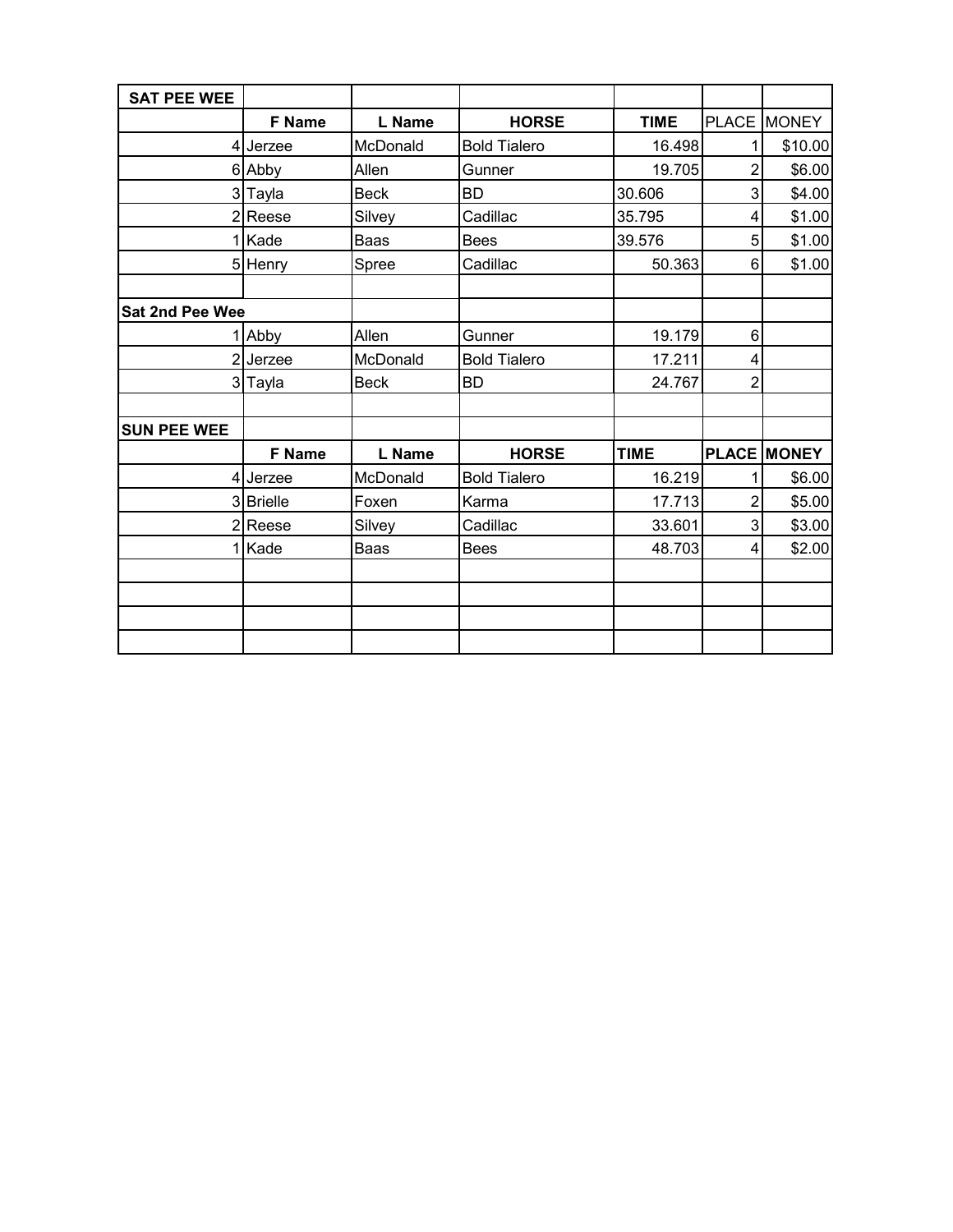|             |               |                    |                                               |              |                |                | <b>TOTAL ENTRIES</b> |              | 56                  |        |                    |
|-------------|---------------|--------------------|-----------------------------------------------|--------------|----------------|----------------|----------------------|--------------|---------------------|--------|--------------------|
|             |               |                    | Jackpot Junkie Open - Saturday, April 9, 2022 |              |                |                |                      |              | <b>TOTAL ADDED</b>  |        | \$200.00           |
|             |               |                    |                                               |              |                |                |                      |              | <b>TOTAL PAYOUT</b> |        | \$1,376.00         |
| <b>DRAW</b> | <b>F</b> Name | L Name             | <b>HORSE</b>                                  | $\mathbf{o}$ | Y              | A              | M                    | <b>O2</b>    | <b>TIME</b>         |        | <b>PLACE MONEY</b> |
|             | 7 Kathy       | Grady              | M.T. Hottie                                   | 1            | 0              | $\pmb{0}$      | $\mathbf 0$          |              | 014.207             | $1d-1$ | \$193.00           |
|             | 21 Robin      | <b>Beck</b>        | Lions Shade of Fame                           |              | 0              | $\mathbf 0$    | 0                    |              | 014.469             | $1d-2$ | \$144.00           |
|             | 3 KELLY       | <b>KELLER</b>      | Lost Valley Mint                              | 1            | $\mathbf 0$    | $\mathbf 0$    | $\mathbf 1$          |              | 0 14.527            | $1d-3$ | \$96.00            |
|             | 34 Amy        | Chesmore           | A Dash Of Ivory                               | 1            | 0              | $\mathsf 0$    | 0                    |              | 1 14.548            | $1d-4$ | \$48.00            |
|             | 30 Celsey     | Clair              | Spice                                         | 1            | $\overline{0}$ | $\mathbf{1}$   | $\overline{0}$       |              | 1 14.584            |        |                    |
|             | 13 Sara       | Walter             | <b>Mags Fabulous French</b>                   | 1            | 0              | $\pmb{0}$      | 1                    |              | 0 14.747            | $2d-1$ | \$165.00           |
|             | 73 Amy        | Chesmore           | <b>Back Stretch Dawn</b>                      | 1            | 0              | $\mathbf 0$    | $\mathbf 0$          |              | 0 14.803            | $2d-2$ | \$124.00           |
|             | 35 Breanna    | <b>Ellis</b>       | Boo                                           |              | 0              | $\pmb{0}$      | 0                    |              | 1 14.814            | $2d-3$ | \$83.00            |
|             | 60 Emma       | Eberline           | Hot Playgun                                   |              |                | $\overline{0}$ | 0                    |              | 0 14.939            | $2d-4$ | \$41.00            |
|             | 2Rosa         | Sondag             | Strickly An Angel                             | 1            | 0              | $\pmb{0}$      | 0                    |              | 114.956             |        |                    |
|             | 4 Briella     | McDonald           | Cougarwood Miss                               | 1            |                | $\pmb{0}$      | 0                    |              | 114.982             |        |                    |
|             | 41 Kathy      | Roseland           | <b>Busta Run Iris</b>                         | 1            | $\overline{0}$ | $\pmb{0}$      | $\overline{1}$       |              | 115.046             |        |                    |
|             | 65 Judy       | McCabe             | <b>Frenchmark Fix</b>                         | 1            | 0              | $\mathbf 0$    | $\mathsf 0$          |              | 115.075             |        |                    |
|             | 26 Chantel    | Andrews            | <b>Famous Twister</b>                         | 1            | $\overline{0}$ | $\mathbf 0$    | $\mathbf 0$          |              | 0 15.120            |        |                    |
|             | 67 Kyleigh    | Erritt             | Twistin San Badger                            | 1            | 0              | $\pmb{0}$      | $\mathsf 0$          |              | 0 15.274            | $3d-1$ | \$110.00           |
|             | 29 Codi       | Groth              | Dudley                                        | 1            | 0              | $\mathbf 0$    | $\mathbf 0$          |              | 115.276             | $3d-2$ | \$83.00            |
|             | 32 Levi Lynn  | Kraber             | <b>PYC Siletly Fast</b>                       | 1            | 0              | $\pmb{0}$      | 0                    |              | 115.309             | $3d-3$ | \$55.00            |
|             | 19 Tatum      | Goings             | Selenos Doc Image                             | 1            | 0              | $\overline{0}$ | $\mathbf 0$          |              | 0 15.401            | $3d-4$ | \$28.00            |
|             | 59 Danielle   | Condon             | Docs Red Hot Rocket                           | 1            | 0              | $\mathbf{1}$   | 0                    |              | 115.505             |        |                    |
|             | 12 Traci      | <b>Blanchfield</b> | Morgans Scootin Bub                           |              | 0              | $\pmb{0}$      | 1                    |              | 1 15.518            |        |                    |
|             | 23 KELLY      | <b>KELLER</b>      | Firen Angel Bonnie                            | 1            | 0              | $\mathbf 0$    | 1                    |              | 0 15.527            |        |                    |
|             | 38 Kaylin     | Novak              | Joe's Sassy Girl                              |              |                | $\pmb{0}$      | 0                    |              | 1 15.535            |        |                    |
|             | 75 Lisa       | Fields             | Dandy's Flashy Deal                           | 1            |                | $\mathbf{1}$   |                      |              | 1 15.544            |        |                    |
|             | 43 Briella    | McDonald           | Hank                                          | 1            | 1              | $\pmb{0}$      | 0                    |              | 1 15.553            |        |                    |
|             | 8 Shaunae     | Overturf           | <b>KD Berts Moon Bug</b>                      | 1            | $\mathsf 0$    | $\pmb{0}$      | 1                    |              | 115.638             |        |                    |
|             | 40 Karlee     | Nielsen            | PC Coyoty Run                                 | 11           | $\overline{0}$ | 0              | $\mathbf 0$          |              | 0 15.638            |        |                    |
|             | 25 Payton     | Erritt             | Special Kinda Trouble                         |              | 0              | $\overline{0}$ | $\overline{0}$       |              | 0 15.716            | $4d-1$ | \$83.00            |
|             | 74 Riley      | Bevan              | Easy Lovin Joey                               |              |                |                |                      |              | 15.747              | $4d-2$ | \$62.00            |
|             | 39 Chelsea    | Richter            | ADashOfFameNAwesome                           |              | 0              | $\pmb{0}$      | $\pmb{0}$            |              | 0 15.792            | $4d-3$ | \$41.00            |
|             | 46 Alexis     | Wertz              | RedLineSpecial                                | 1            | 0              | $\mathbf{1}$   | 0                    | $\mathbf{1}$ | 15.802              | $4d-4$ | \$21.00            |
|             | 63 Tacie      | Overturf           | <b>RLR Ragin Bull</b>                         |              | 0              | $\mathbf 0$    | 0                    |              | 115.809             |        |                    |
|             | 20 Kinsey     | Kraber             | Sunset Acre Zena                              |              | $\overline{0}$ | $\mathbf 0$    | $\mathbf 0$          |              | 115.930             |        |                    |
|             | 22 Erin       | Novak              | Ease Down The Fire                            |              | 0              | $\overline{1}$ | 0                    |              | 1 16.126            |        |                    |
|             | 15 Stefanie   | Baas               | <b>Streakin Bug Passum</b>                    | 1            | $\overline{0}$ | $\mathbf{1}$   | $\mathbf 0$          |              | 116.139             |        |                    |
|             | 10 Cheyenne   | Lyman              | <b>JDG Marys Surprise</b>                     |              |                | $\pmb{0}$      | 0                    |              | 0 16.164            |        |                    |
|             | 53 Crystal    | <b>Summers</b>     | Wrangler                                      |              | $\overline{0}$ | $\mathbf 0$    | 1                    |              | 1 16.206            |        |                    |
|             | 33 Maddie     | Jochimsen          | Ameiah                                        | 1            | 0              | $\mathbf 0$    | 0                    |              | 0 16.422            |        |                    |
|             | 16 Wendy      | <b>Brandt</b>      | <b>Playgirls Last Fling</b>                   |              | 0              | $\mathbf 0$    | 0                    |              | 116.489             |        |                    |
|             | 42 Cassie     | Martin             | <b>ZFour Deputy PYC</b>                       | 1            | 0              | $\mathbf 0$    | 0                    |              | 1 16.675            |        |                    |
|             | 62 Teagan     | Smith              | Rico                                          |              |                | $\pmb{0}$      | 0                    |              | 117.063             |        |                    |
|             | 52 Mckayla    | Rand               | <b>TW French Drifter</b>                      |              | 0              | $\mathbf{1}$   | 0                    |              | 117.501             |        |                    |
|             | 31 Kuleen     | Smith              | Dashn rowdy hancock                           |              | 0              | $\pmb{0}$      | 0                    |              | 1 18.508            |        |                    |
|             | 70 Katelynn   | Behning            | Foxxy                                         |              | $\overline{0}$ | $\mathbf 0$    | $\mathbf 0$          |              | 021.621             |        |                    |
|             | 18 Mallory    | <b>KELLER</b>      | Dubs Hollywood Flash                          |              |                | $\pmb{0}$      | 0                    |              | 099.999             |        |                    |
|             | 17 Audrey     | Wooden             | Dedicated To Sugar                            |              | 0              | $\mathbf{1}$   | 0                    |              | 0914.528            |        |                    |
|             | 68 Breanna    | <b>Ellis</b>       | <b>SPB Streakn Stiletto</b>                   |              | 0              | $\pmb{0}$      | 0                    |              | 1914.653            |        |                    |
|             | 69 Braxtin    | Lyman              | Mac Freckles Thunder                          |              |                | $\mathbf 0$    | 0                    |              | 0914.746            |        |                    |
|             | 36 Morgan     | Nelson             | My lil red wagon                              | 1            | 1              | $\mathbf 0$    | 0                    |              | 1914.773            |        |                    |
|             | 64 Riley      | <b>Binder</b>      | <b>Moons Pistol Annie</b>                     |              | 0              | $\pmb{0}$      | 0                    |              | 0914.831            |        |                    |
|             | 27 Jody       | Bardole            | Trust Me I Got This                           |              | $\overline{0}$ | $\mathbf 0$    | 1                    |              | 1914.998            |        |                    |
|             | 71 Levi Lynn  | Kraber             | Sum Real Lucky                                |              | 0              | $\pmb{0}$      | 0                    |              | 1915.109            |        |                    |
|             | 14 Brooke     | Liston             | Passum Mach Six                               | 1            | 1              | $\mathbf 0$    | $\mathbf 0$          |              | 1915.941            |        |                    |
|             | 51 Stacy      | Bevan              | Leos Mercedes                                 | 1            |                |                | 1                    |              | 916.126             |        |                    |
|             | 58 Katelynn   | Fette              | Kona                                          |              | 0              | $\pmb{0}$      | 0                    |              | 1916.976            |        |                    |
|             | 50 Heather    | Fehr               | Marley McClain                                |              | $\overline{0}$ | $\overline{0}$ | $\overline{0}$       |              | 1918.994            |        |                    |
|             | 9 Jaelyn      | Hickman            | Rio                                           | $\mathbf{1}$ |                |                |                      |              | 1924.083            |        |                    |
|             | 49 Audrey     | Wooden             | Hes Ta Man                                    | 1            | $\overline{0}$ | $\mathbf{1}$   | $\overline{0}$       |              | 0999.999            |        |                    |
|             |               |                    |                                               |              |                |                |                      |              |                     |        |                    |
|             |               |                    |                                               |              |                |                |                      |              |                     |        |                    |
|             |               |                    |                                               |              |                |                |                      |              |                     |        |                    |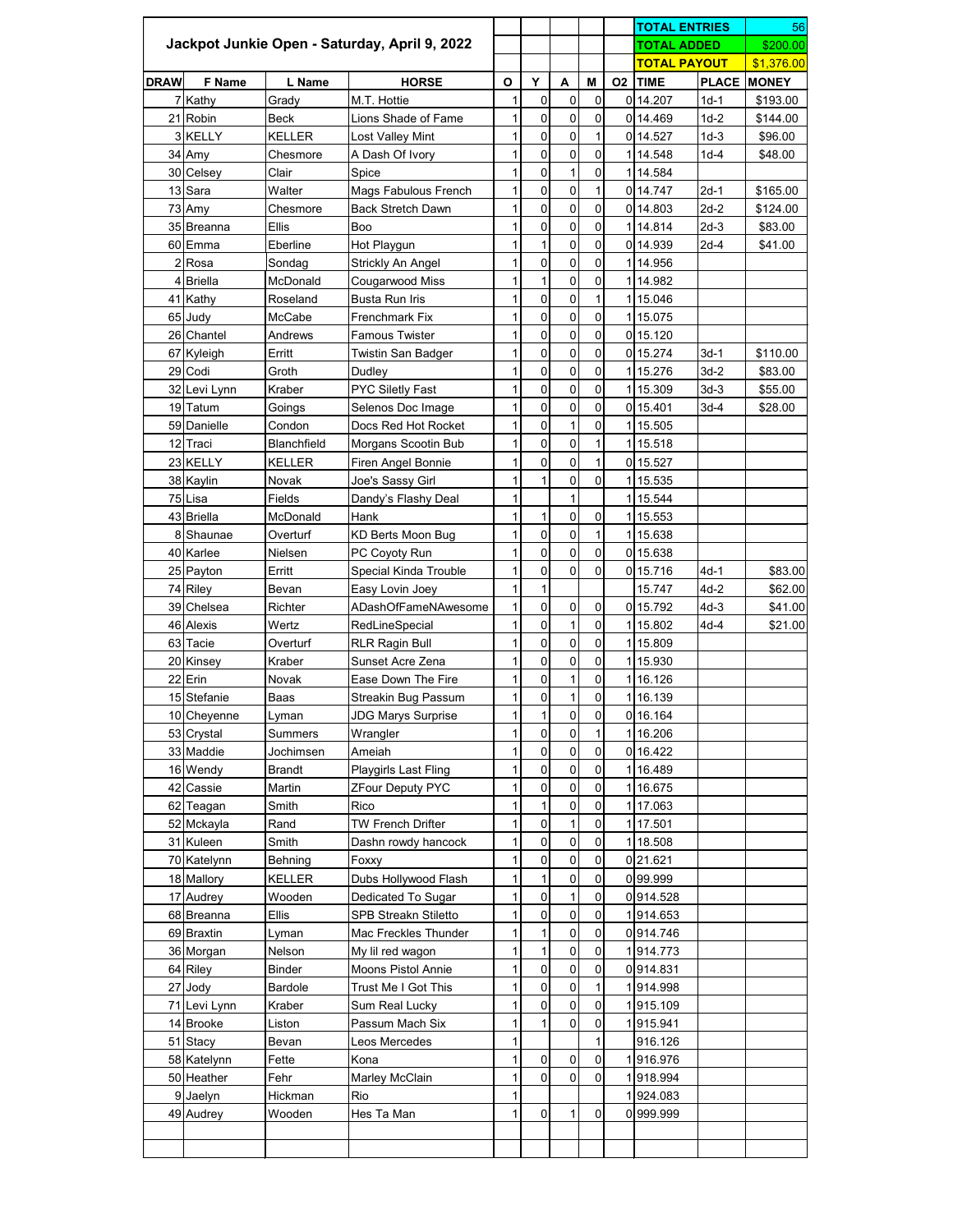|                |                |                                                   |             | <b>TOTAL ENTRIES</b> | 22       |
|----------------|----------------|---------------------------------------------------|-------------|----------------------|----------|
|                |                | Jackpot Junkie YOUTH 4D - Saturday, April 9, 2022 |             | <b>TOTAL ADDED</b>   | \$50.00  |
|                |                |                                                   |             | <b>TOTAL PAYOUT</b>  | \$347.00 |
| <b>F</b> Name  | L Name         | <b>HORSE</b>                                      | <b>TIME</b> | <b>Place</b>         | \$ Won   |
| Emma           | Eberline       | Hot Playgun                                       | 14.939 1d-1 |                      | \$73.00  |
| <b>Briella</b> | McDonald       | Cougarwood Miss                                   | 14.982 1d-2 |                      | \$49.00  |
| Kaylin         | Novak          | Joe's Sassy Girl                                  | 15.535 2d-1 |                      | \$62.00  |
| <b>Briella</b> | McDonald       | Hank                                              | 15.553 2d-2 |                      | \$42.00  |
| Riley          | Bevan          | Easy Lovin Joey                                   | 15.747      |                      |          |
| Hannah         | Koch           | SQ Heza Frosty Son                                | 15.908      |                      |          |
|                |                |                                                   |             |                      |          |
| Rebecca        | LaRue          | Forever in my heart                               | 16.015 3d-1 |                      | \$42.00  |
| Cheyenne       | Lyman          | <b>JDG Marys Surprise</b>                         | 16.164 3d-2 |                      | \$28.00  |
| Faith          | Eberline       | Pigpen                                            | 16.339      |                      |          |
|                |                |                                                   |             |                      |          |
| Riley          | Binder         | Leo Buzzie Bars                                   | 16.503 4d-1 |                      | \$31.00  |
| Haylie         | <b>Roberts</b> | <b>Duck</b>                                       | 16.598 4d-2 |                      | \$21.00  |
| Maddi          | Mausehund      | Carmella                                          | 16.643      |                      |          |
| Teagan         | Smith          | Rico                                              | 17.063      |                      |          |
| Kyrra          | Racine         | Cowboy                                            | 17.090      |                      |          |
| Allison        | Koch           | <b>Flit Bar Twist</b>                             | 17.097      |                      |          |
| Morghan        | <b>Bonin</b>   | Rummy                                             | 17.558      |                      |          |
| Mallory        | <b>KELLER</b>  | Dubs Hollywood Flash                              | 99.999      |                      |          |
| <b>Braxtin</b> | Lyman          | Mac Freckles Thunder                              | 914.746     |                      |          |
| Morgan         | Nelson         | My lil red wagon                                  | 914.773     |                      |          |
| Brooke         | Liston         | Passum Mach Six                                   | 915.941     |                      |          |
| Morgan         | <b>KELLER</b>  | <b>JB Docs Ace</b>                                | 916.351     |                      |          |
| Sage           | Menne          | Apollo                                            | 916.749     |                      |          |
|                |                |                                                   |             |                      |          |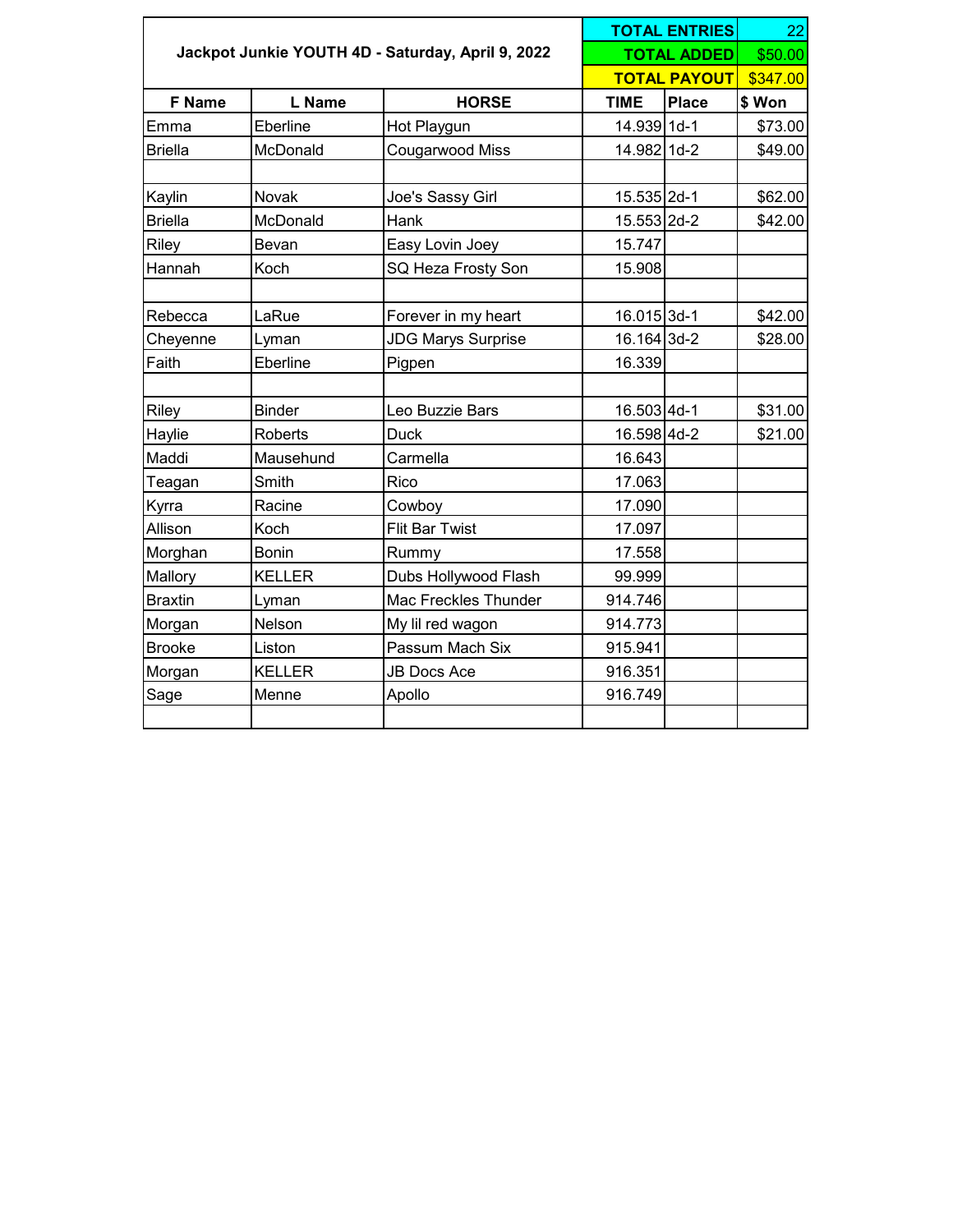|               |                  |                                                    | <b>TOTAL ENTRIES</b> |              |          |
|---------------|------------------|----------------------------------------------------|----------------------|--------------|----------|
|               |                  | Jackpot Junkie ADULT 4D - Saturday, MArch 12, 2022 | <b>TOTAL ADDED</b>   |              | \$0.00   |
|               |                  |                                                    | <b>TOTAL PAYOUT</b>  |              | \$203.00 |
| <b>F</b> Name | L Name           | <b>HORSE</b>                                       | <b>TIME</b>          | <b>Place</b> | \$Won    |
| Celsey        | Clair            | Spice                                              | 14.584               | $1d-1$       | \$71.00  |
|               |                  |                                                    |                      |              |          |
| Danielle      | Condon           | Docs Red Hot Rocket                                | 15.505               | $2d-1$       | \$61.00  |
| Lisa          | Fields           | Dandy's Flashy Deal                                | 15.544               |              |          |
| Alexis        | Wertz            | RedLineSpecial                                     | 15.802               | $3d-1$       | \$41.00  |
| Erin          | Novak            | Ease Down The Fire                                 | 16.126               | $4d-1$       | \$30.00  |
| Stefanie      | <b>Baas</b>      | Streakin Bug Passum                                | 16.139               |              |          |
| Nicole        | <b>Bierbrodt</b> | Corona                                             | 17.154               |              |          |
| Mckayla       | Rand             | <b>TW French Drifter</b>                           | 17.501               |              |          |
| Chantel       | Muttart          | <b>Big Sexy</b>                                    | 17.974               |              |          |
| Levi Lynn     | Kraber           | Smoke                                              | 18.059               |              |          |
| Kylee         | Yates            | JJ                                                 | 20.254               |              |          |
| Chantel       | Muttart          | <b>Memories of Artie</b>                           | 20.585               |              |          |
| Steven        | <b>Baas</b>      | <b>Hustlin for Tacos</b>                           | 99.999               |              |          |
| Audrey        | Wooden           | Dedicated To Sugar                                 | 914.528              |              |          |
| Audrey        | Wooden           | Hes Ta Man                                         | 999.999              |              |          |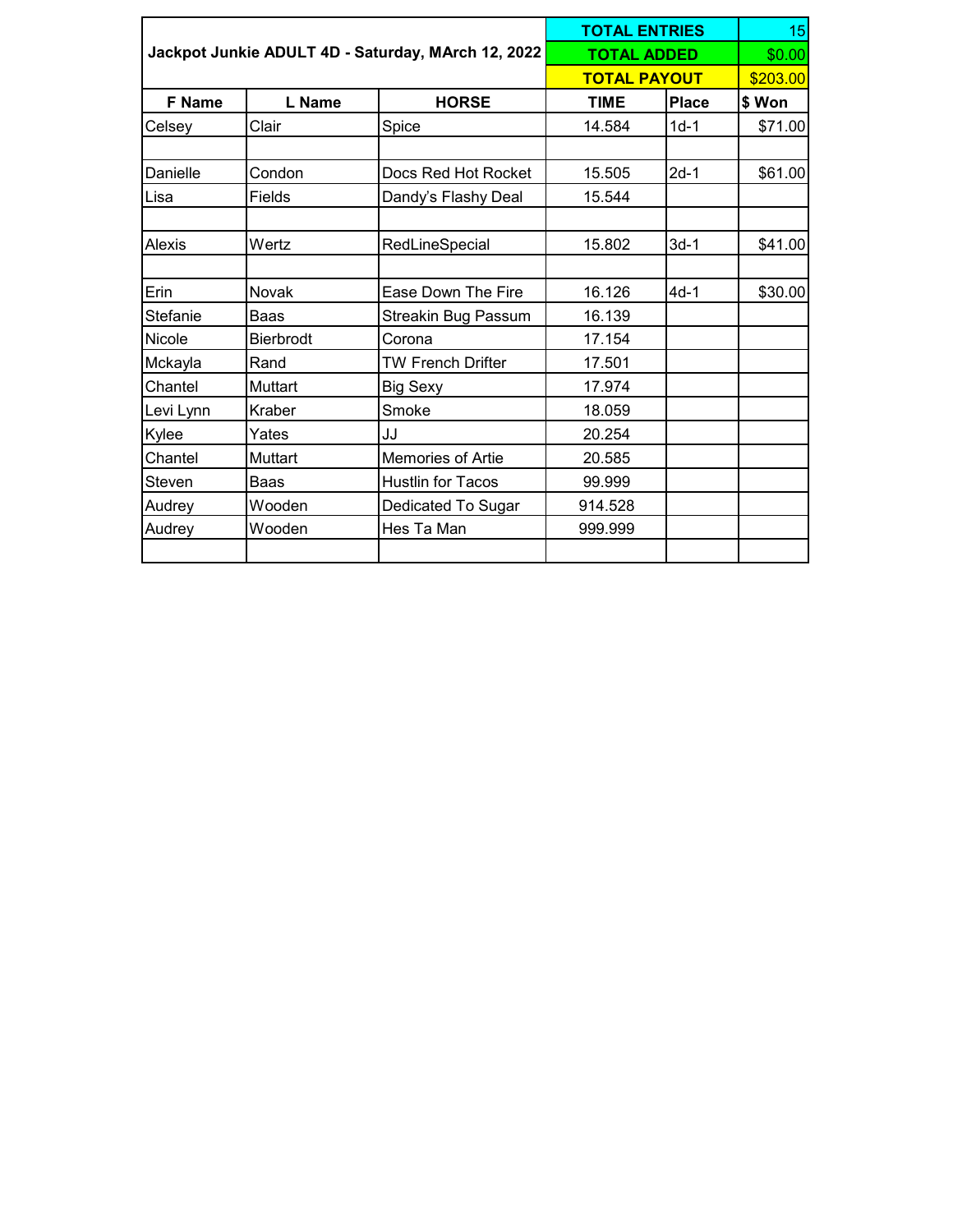|               |                    |                                                     | <b>TOTAL ENTRIES</b> |              | 10 <sup>1</sup> |
|---------------|--------------------|-----------------------------------------------------|----------------------|--------------|-----------------|
|               |                    | Jackpot Junkie Masters 4D - Saturday, April 9, 2022 | <b>TOTAL ADDED</b>   |              | \$0.00          |
|               |                    |                                                     | <b>TOTAL PAYOUT</b>  |              | \$135.00        |
| <b>F</b> Name | L Name             | <b>HORSE</b>                                        | <b>TIME</b>          | <b>Place</b> | \$Won           |
| <b>KELLY</b>  | <b>KELLER</b>      | Lost Valley Mint                                    | 14.527               | $1d-1$       | \$47.00         |
| Sara          | Walter             | Mags Fabulous French                                | 14.747               |              |                 |
| Kathy         | Roseland           | <b>Busta Run Iris</b>                               | 15.046               | $2d-1$       | \$41.00         |
| Traci         | <b>Blanchfield</b> | Morgans Scootin Bub                                 | 15.518               |              |                 |
| <b>KELLY</b>  | <b>KELLER</b>      | <b>Firen Angel Bonnie</b>                           | 15.527               | $3d-1$       | \$27.00         |
| Shaunae       | Overturf           | KD Berts Moon Bug                                   | 15.638               |              |                 |
| Mandy         | Koch               | <b>Shining Sugar Frost</b>                          | 16.086               | 4d-1         | \$20.00         |
| Crystal       | Summers            | Wrangler                                            | 16.206               |              |                 |
| Jody          | <b>Bardole</b>     | Trust Me I Got This                                 | 914.998              |              |                 |
|               |                    |                                                     |                      |              |                 |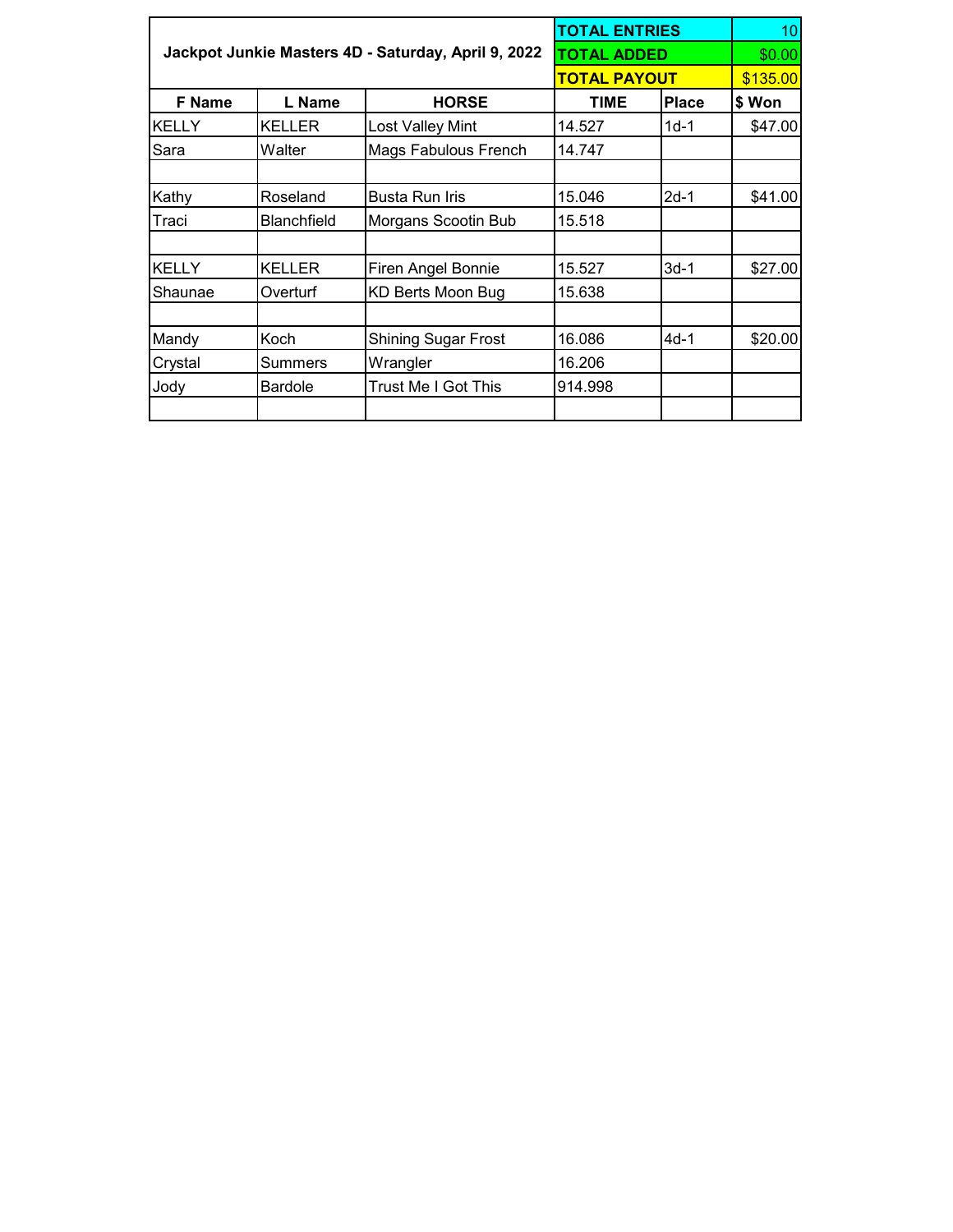|                |                    |                                                   | <b>TOTAL ENTRIES</b> | 45           |          |
|----------------|--------------------|---------------------------------------------------|----------------------|--------------|----------|
|                |                    | Jackpot Junkie 2nd Open - Saturday, April 9, 2022 | <b>TOTAL ADDED</b>   |              | \$0.00   |
|                |                    |                                                   | <b>TOTAL PAYOUT</b>  |              | \$607.00 |
| <b>F</b> Name  | L Name             | <b>HORSE</b>                                      | <b>TIME</b>          | <b>Place</b> | \$ Won   |
| Amy            | Chesmore           | A Dash Of Ivory                                   | 14.548               | $1d-1$       | \$106.00 |
| Celsey         | Clair              | Spice                                             | 14.584               | $1d-2$       | \$64.00  |
| Morgan         | Nelson             | My lil red wagon                                  | 14.617               | $1d-3$       | \$43.00  |
| Jody           | <b>Bardole</b>     | Trust Me I Got This                               | 14.720               |              |          |
| Breanna        | <b>Ellis</b>       | Boo                                               | 14.814               |              |          |
| Kathy          | Roseland           | <b>Busta Run Iris</b>                             | 15.046               |              |          |
|                |                    |                                                   |                      |              |          |
| Rosa           | Sondag             | Strickly An Angel                                 | 15.101               | $2d-1$       | \$91.00  |
| Judy           | McCabe             | <b>Frenchmark Fix</b>                             | 15.103               | $2d-2$       | \$55.00  |
| <b>Briella</b> | McDonald           | Cougarwood Miss                                   | 15.107               | $2d-3$       | \$36.00  |
| Levi Lynn      | Kraber             | <b>PYC Siletly Fast</b>                           | 15.201               |              |          |
| Cassie         | Martin             | <b>ZFour Deputy PYC</b>                           | 15.433               |              |          |
| Traci          | <b>Blanchfield</b> | Morgans Scootin Bub                               | 15.518               |              |          |
| Kaylin         | Novak              | Joe's Sassy Girl                                  | 15.535               |              |          |
| Lisa           | Fields             | Dandy's Flashy Deal                               | 15.544               |              |          |
|                |                    |                                                   |                      |              |          |
| Shaunae        | Overturf           | KD Berts Moon Bug                                 | 15.638               | $3d-1$       | \$61.00  |
| Brooke         | Liston             | Passum Mach Six                                   | 15.806               | $3d-2$       | \$36.00  |
| Tacie          | Overturf           | <b>RLR Ragin Bull</b>                             | 15.809               | $3d-3$       | \$24.00  |
| Haylie         | Roberts            | <b>Duck</b>                                       | 15.984               |              |          |
| David          | Dodson             | MY CAJUN CONNECTION 16.037                        |                      |              |          |
|                |                    |                                                   |                      |              |          |
| Breanna        | <b>Ellis</b>       | <b>SPB Streakn Stiletto</b>                       | 16.066               | $4d-1$       | \$46.00  |
| Erin           | Novak              | Ease Down The Fire                                | 16.126               | $4d-2$       | \$27.00  |
| Stefanie       | Baas               | Streakin Bug Passum                               | 16.139               | $4d-3$       | \$18.00  |
| Crystal        | Summers            | Wrangler                                          | 16.206               |              |          |
| Kyrra          | Racine             | Cowboy                                            | 16.619               |              |          |
| Lanie          | Peterson           | Tilly                                             | 16.639               |              |          |
| Alexis         | Wertz              | RedLineSpecial                                    | 17.008               |              |          |
| Teagan         | Smith              | Rico                                              | 17.319               |              |          |
| Mckayla        | Rand               | <b>TW French Drifter</b>                          | 17.534               |              |          |
| Chantel        | Muttart            | <b>Big Sexy</b>                                   | 17.829               |              |          |
| Chantel        | Muttart            | Memories of Artie                                 | 18.468               |              |          |
| Kuleen         | Smith              | Dashn rowdy hancock                               | 18.609               |              |          |
| Kinsey         | Kraber             | Sunset Acre Zena                                  | 19.971               |              |          |
| Jaelyn         | Hickman            | Rio                                               | 22.223               |              |          |
| Audrey         | Wooden             | Dedicated to Sugar                                | 914.528              |              |          |
| Tacie          | Overturf           | Deguello                                          | 915.087              |              |          |
| <b>Briella</b> | McDonald           | Hank                                              | 915.320              |              |          |
| Levi Lynn      | Kraber             | <b>Sum Real Luck</b>                              | 915.431              |              |          |
| Codi           | Groth              | Dudley                                            | 916.011              |              |          |
| David          | Dodson             | <b>FAMOUS MR TINY</b>                             | 916.268              |              |          |
| Maddi          | Mausehund          | Carmella                                          | 916.700              |              |          |
| Katelynn       | Fette              | Kona                                              | 916.976              |              |          |
| Morghan        | <b>Bonin</b>       | Rummy                                             | 917.539              |              |          |
| Heather        | Fehr               | Marley McClain                                    | 918.514              |              |          |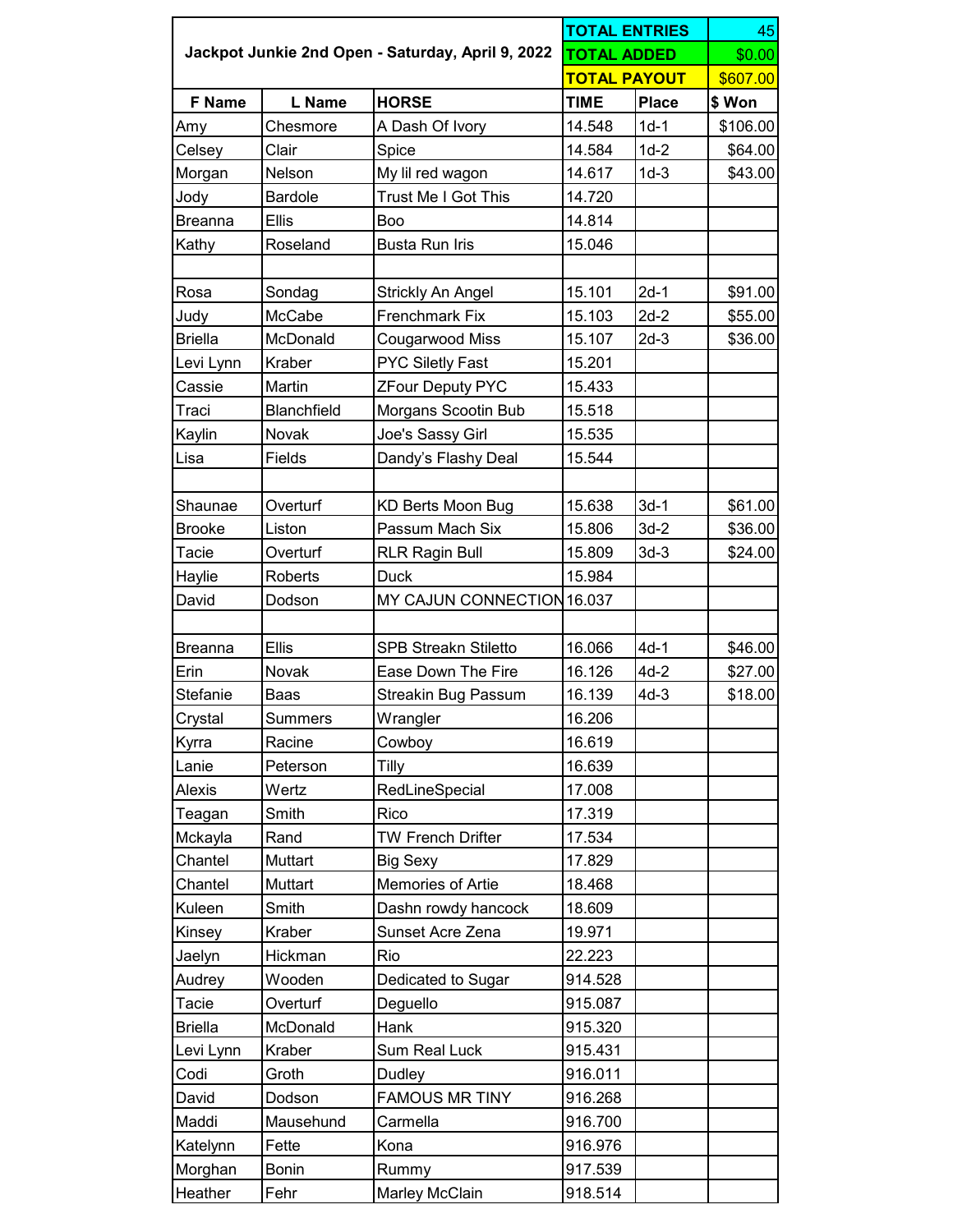| <b>I</b> Wendy   | lBrandt. | <b>Playgirls Last Fling</b> | 920.902 |  |
|------------------|----------|-----------------------------|---------|--|
| <b>IDanielle</b> | Condon   | <b>IDocs Red Hot Rocket</b> | 999.999 |  |
|                  |          |                             |         |  |
|                  |          |                             |         |  |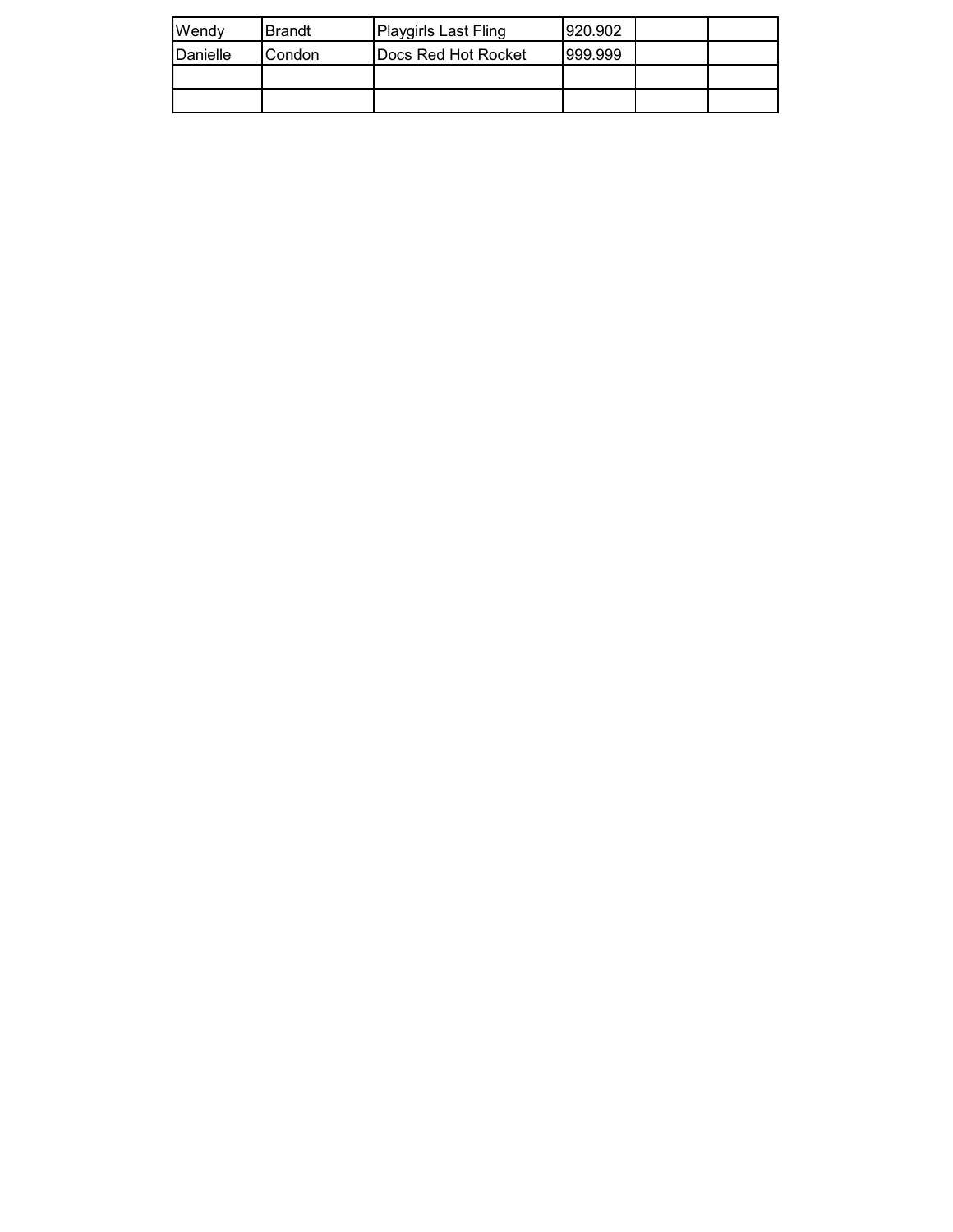|                |                 |                |                                         |              |                |                |                | <b>TOTAL ENTRIES</b> |                    | 47                             |
|----------------|-----------------|----------------|-----------------------------------------|--------------|----------------|----------------|----------------|----------------------|--------------------|--------------------------------|
|                |                 |                | Jackpot Junkie - Sunday, April 10, 2022 |              |                |                |                |                      | <b>TOTAL ADDED</b> | \$200.00                       |
|                |                 |                |                                         |              |                |                |                |                      |                    | <b>TOTAL PAYOUT</b> \$1,187.00 |
| <b>DRAW</b>    | F Name          | <b>L</b> Name  | <b>HORSE</b>                            | $\mathbf{o}$ | Y              | A              | M              | <b>TIME</b>          |                    | <b>PLACE MONEY</b>             |
| 21             | Kathy           | Grady          | M.T. Hottie                             | 1            | 0              | $\overline{0}$ | 0              | 14.492 1d-1          |                    | \$166.00                       |
| 11             | Amy             | Chesmore       | A Dash Of Ivory                         | 1            | 0              | $\overline{0}$ | 0              | 14.539 1d-2          |                    | \$125.00                       |
| 37             | Jody            | <b>Bardole</b> | Trust Me I Got This                     | 1            | 0              | $\overline{0}$ | $\mathbf{1}$   | 14.670 1d-3          |                    | \$83.00                        |
| 5              | <b>Breanna</b>  | Ellis          | Boo                                     | 1            | 0              | $\mathbf 0$    | 0              | 14.732 1d-4          |                    | \$42.00                        |
| 33             | Chantel         | Andrews        | <b>Famous Twister</b>                   | $\mathbf{1}$ | 0              | $\pmb{0}$      | 0              | 14.818               |                    |                                |
| 26             | Rosa            | Sondag         | Strickly An Angel                       | $\mathbf{1}$ | 0              | $\overline{0}$ | 0              | 14.857               |                    |                                |
| 23             | Sara            | Walter         | Mags Fabulous French                    | 1            | 0              | $\overline{0}$ | 1              | 14.969               |                    |                                |
| 22             | Emma            | Eberline       | Hot Playgun                             | 1            |                | $\overline{0}$ | 0              | 15.022 2d-1          |                    | \$142.00                       |
| 51             | Tacie           | Overturf       | <b>RLR Ragin Bull</b>                   | $\mathbf{1}$ |                |                |                | 15.083 2d-2          |                    | \$107.00                       |
| 39             | <b>Breanna</b>  | Ellis          | <b>SPB Streakn Stiletto</b>             | 1            | 0              | $\overline{0}$ | $\pmb{0}$      | 15.108 2d-3          |                    | \$71.00                        |
| $\,6\,$        | Kaylin          | Novak          | Joe's Sassy Girl                        | 1            | 1              | $\overline{0}$ | $\overline{0}$ | 15.112 2d-4          |                    | \$36.00                        |
| 42             | Amy             | Chesmore       | <b>Back Stretch Dawn</b>                | 1            | 0              | $\overline{0}$ | 0              | 15.120               |                    |                                |
| 53             | Codi            | Groth          | Dudley                                  | $\mathbf{1}$ | 0              | $\overline{0}$ | $\overline{0}$ | 15.125               |                    |                                |
| 55             | Kathy           | Roseland       | <b>Busta Run Iris</b>                   | 1            | 0              | $\overline{0}$ | 1              | 15.142               |                    |                                |
| 40             | Audrey          | Wooden         | Dedicated To Sugar                      | 1            | 0              | $\mathbf{1}$   | 0              | 15.152               |                    |                                |
| 34             | Alexis          | Wertz          | RedLineSpecial                          | 1            | 0              | $\mathbf{1}$   | 0              | 15.166               |                    |                                |
| 38             | <b>Braxtin</b>  | Lyman          | Mac Freckles Thunder                    | $\mathbf{1}$ |                | $\overline{0}$ | 0              | 15.200               |                    |                                |
| 8              | Mallory         | <b>KELLER</b>  | Dubs Hollywood Flash                    | $\mathbf{1}$ | 1              | $\overline{0}$ | 0              | 15.215               |                    |                                |
| 43             | Erin            | Novak          | Ease Down The Fire                      | 1            | 0              | $\mathbf{1}$   | 0              | 15.279               |                    |                                |
| 54             | <b>Briella</b>  | McDonald       | Hank                                    | $\mathbf{1}$ | $\mathbf{1}$   | $\overline{0}$ | $\mathbf 0$    | 15.318               |                    |                                |
| 14             | Kyleigh         | Erritt         | Twistin San Badger                      | 1            | 0              | $\mathbf 0$    | 0              | 15.362               |                    |                                |
| 25             | Cassie          | Martin         | <b>ZFour Deputy PYC</b>                 | $\mathbf{1}$ | 0              | $\overline{0}$ | 0              | 15.449               |                    |                                |
| 29             | Lisa            | Fields         | Dandy's Flashy Deal                     | 1            | 0              | $\mathbf{1}$   | 0              | 15.491               |                    |                                |
| 50             | Traci           | Blanchfield    | Morgans Scootin Bub                     | $\mathbf 1$  | $\overline{0}$ | $\overline{0}$ | $\mathbf{1}$   | 15.492 3d-1          |                    | \$95.00                        |
| $\overline{2}$ | Briella         | McDonald       | Cougarwood Miss                         | $\mathbf{1}$ | 1              | $\overline{0}$ | $\overline{0}$ | 15.583 3d-2          |                    | \$71.00                        |
| 7              | Shaunae         | Overturf       | <b>KD Berts Moon Bug</b>                | 1            | $\overline{0}$ | 0              | $1\vert$       | 15.655 3d-3          |                    | \$47.00                        |
| 15             | <b>Brooke</b>   | Liston         | Passum Mach Six                         | 1            |                | $\overline{0}$ | 0              | 15.677 3d-4          |                    | \$24.00                        |
| 19             | <b>Brittany</b> | Snow           | <b>FK Triple Frost</b>                  | 1            | 0              | $\mathbf{1}$   | 0              | 15.706               |                    |                                |
| 41             | Cheyenne        | Lyman          | <b>JDG Marys Surprise</b>               | $\mathbf{1}$ |                | $\overline{0}$ | 0              | 15.715               |                    |                                |
| 31             | Payton          | Erritt         | Special Kinda Trouble                   | 1            | 0              | $\overline{0}$ | 0              | 15.766               |                    |                                |
| 44             | Stefanie        | Baas           | <b>Streakin Bug Passum</b>              | 1            | 0              | $\mathbf{1}$   | 0              | 16.017 4d-1          |                    | \$71.00                        |
| 57             | Morgan          | Ersland        | <b>Duke</b>                             | 1            | 0              | $\overline{0}$ | 0              | 16.113 4d-2          |                    | \$53.00                        |
| 47             | David           | Dodson         | MY CAJUN CONNECT                        | $\mathbf 1$  | $\overline{0}$ | $\overline{0}$ | 0              | 16.169 4d-3          |                    | \$36.00                        |
| 45             | Katelynn        | Behning        | Foxxy                                   | 1            | 0              | $\overline{0}$ | $\overline{0}$ | 17.202 4d-4          |                    | \$18.00                        |
| 28             | Teagan          | Smith          | Rico                                    | 1            |                | $\overline{0}$ | 0              | 17.463               |                    |                                |
| 32             | Kuleen          | Smith          | Dashn rowdy hancock                     | 1            | 0              | $\overline{0}$ | 0              | 17.513               |                    |                                |
| 27             | Maree           | Johnson        | Peppy on the Rox                        | 1            | 0              | $\mathbf{1}$   | 0              | 17.636               |                    |                                |
| 49             | Maddie          | Jochimsen      | Ameiah                                  | 1            | 0              | $\overline{0}$ | 0              | 18.054               |                    |                                |
| 17             | Audrey          | Wooden         | Hes Ta Man                              | 1            | 0              | 1              | 0              | 99.999               |                    |                                |
| 35             | Tacie           | Overturf       | Deguello                                | 1            | $\overline{0}$ | $\overline{0}$ | 0              | 99.999               |                    |                                |
| $\mathfrak{S}$ | <b>KELLY</b>    | <b>KELLER</b>  | Lost Valley Mint                        | 1            | 0              | $\overline{0}$ | 1              | 914.458              |                    |                                |
| 12             | Chyenne         | Mortenson      | Boonslilstripe                          | 1            | 0              | $\overline{0}$ | 0              | 914.625              |                    |                                |
| 1              | David           | Dodson         | <b>FAMOUS MR TINY</b>                   | 1            | 0              | $\overline{0}$ | 0              | 915.007              |                    |                                |
| 46             | Morgan          | Nelson         | My lil red wagon                        | 1            |                | $\overline{0}$ | 0              | 915.098              |                    |                                |
| 52             | <b>KELLY</b>    | <b>KELLER</b>  | Firen Angel Bonnie                      | $\mathbf{1}$ | 0              | $\overline{0}$ | $\mathbf{1}$   | 915.366              |                    |                                |
| 10             | Crystal         | Summers        | Wrangler                                | 1            | $\overline{0}$ | $\overline{0}$ | 1              | 915.744              |                    |                                |
| 13             | Heather         | Fehr           | Marley McClain                          | $\mathbf{1}$ | $\overline{0}$ | 0              | $\overline{0}$ | 917.361              |                    |                                |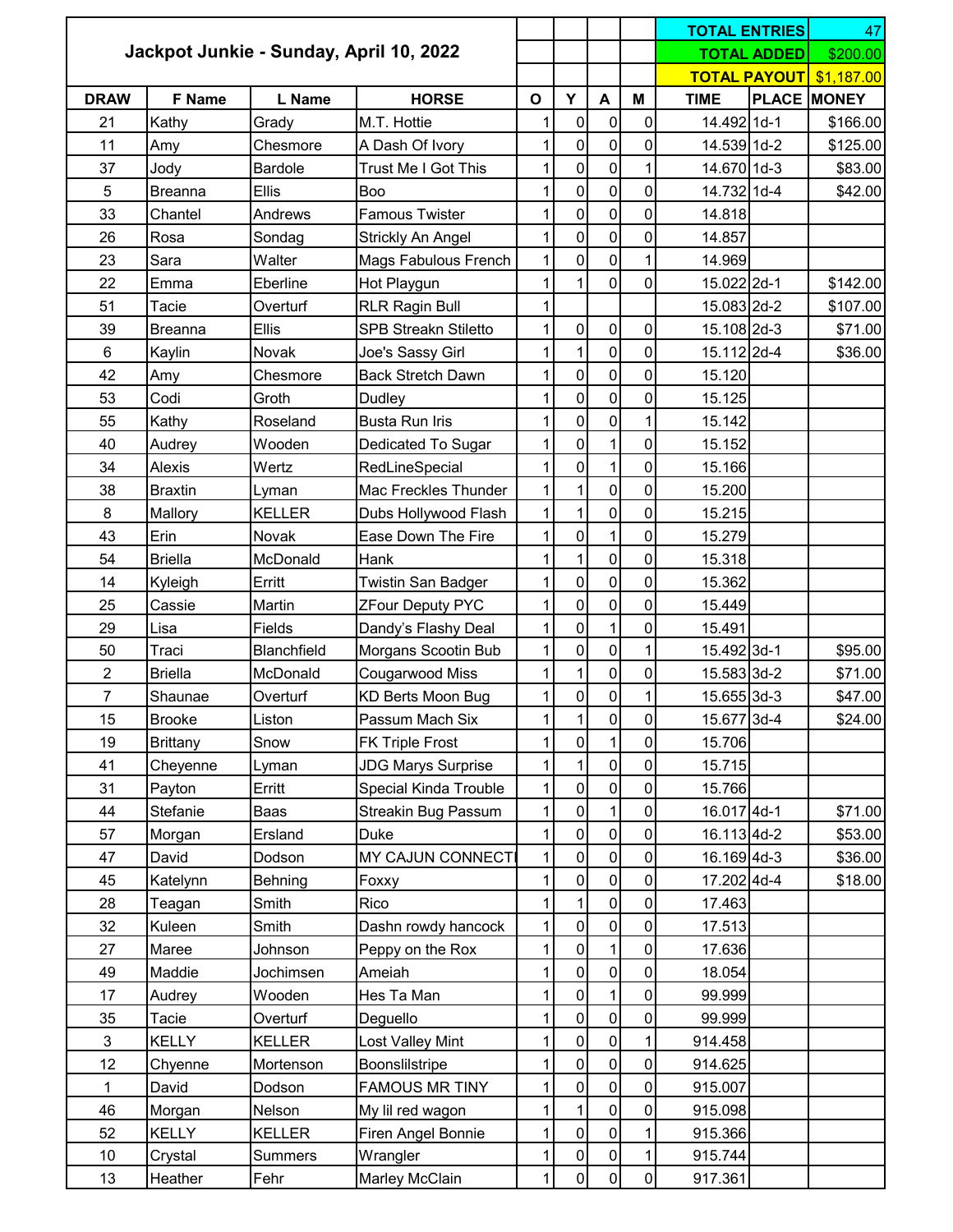|                |               |                                                  |             |                     | 18       |
|----------------|---------------|--------------------------------------------------|-------------|---------------------|----------|
|                |               | Jackpot Junkie YOUTH 4D - Sunday, April 10, 2022 |             | <b>TOTAL ADDED</b>  | \$50.00  |
|                |               |                                                  |             | <b>TOTAL PAYOUT</b> | \$293.00 |
| <b>F</b> Name  | L Name        | <b>HORSE</b>                                     | <b>TIME</b> | <b>Place</b>        | \$Won    |
| Emma           | Eberline      | Hot Playgun                                      | 15.022 1d-1 |                     | \$62.00  |
| Kaylin         | Novak         | Joe's Sassy Girl                                 | 15.112 1d-2 |                     | \$41.00  |
| <b>Braxtin</b> | Lyman         | Mac Freckles Thunder                             | 15.200      |                     |          |
| Mallory        | <b>KELLER</b> | Dubs Hollywood Flash                             | 15.215      |                     |          |
| <b>Briella</b> | McDonald      | Hank                                             | 15.318      |                     |          |
|                |               |                                                  |             |                     |          |
| <b>Briella</b> | McDonald      | Cougarwood Miss                                  | 15.583 2d-1 |                     | \$53.00  |
| <b>Brooke</b>  | Liston        | Passum Mach Six                                  | 15.677 2d-2 |                     | \$35.00  |
| Cheyenne       | Lyman         | <b>JDG Marys Surprise</b>                        | 15.715      |                     |          |
|                |               |                                                  |             |                     |          |
| Haylie         | Roberts       | <b>Duck</b>                                      | 16.516 3d-1 |                     | \$58.00  |
|                |               |                                                  |             |                     |          |
| Faith          | Eberline      | Pigpen                                           | 16.794 4d-1 |                     | \$26.00  |
| Rebecca        | LaRue         | Forever in my heart                              | 17.331 4d-2 |                     | \$18.00  |
| Teagan         | Smith         | Rico                                             | 17.463      |                     |          |
| Joslyn         | Foxen         | Jax                                              | 18.730      |                     |          |
| Morgan         | Nelson        | My lil red wagon                                 | 915.098     |                     |          |
| Kyrra          | Racine        | Cowboy                                           | 915.808     |                     |          |
| Morgan         | <b>KELLER</b> | <b>JB Docs Ace</b>                               | 916.225     |                     |          |
| Kayla          | Lyman         | Whiskey                                          | 916.991     |                     |          |
| Morghan        | <b>Bonin</b>  | Rummy                                            | 917.769     |                     |          |
|                |               |                                                  |             |                     |          |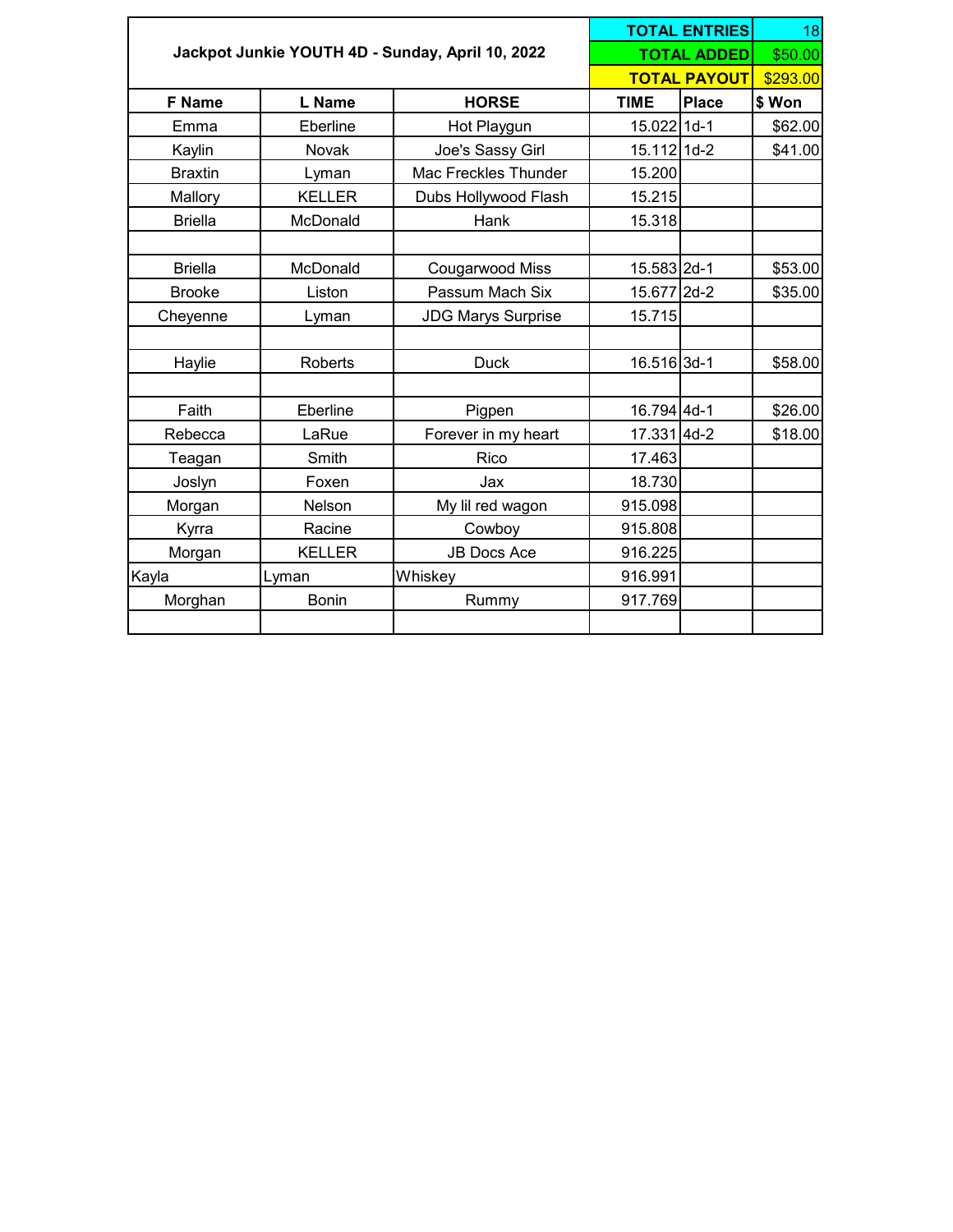|                 |               |                                                  | <b>TOTAL ENTRIES</b> | 10                  |         |  |
|-----------------|---------------|--------------------------------------------------|----------------------|---------------------|---------|--|
|                 |               | Jackpot Junkie ADULT 4D - Sunday, April 10, 2022 |                      | <b>TOTAL ADDED</b>  |         |  |
|                 |               |                                                  |                      | <b>TOTAL PAYOUT</b> | \$0.00  |  |
| <b>F</b> Name   | L Name        | <b>HORSE</b>                                     | <b>TIME</b>          | <b>Place</b>        | \$ Won  |  |
| Audrey          | Wooden        | Dedicated To Sugar                               | 15.152               | $1d-1$              | \$70.00 |  |
| <b>Alexis</b>   | Wertz         | RedLineSpecial                                   | 15.166               |                     |         |  |
| Erin            | <b>Novak</b>  | Ease Down The Fire                               | 15.279               |                     |         |  |
| Lisa            | <b>Fields</b> | Dandy's Flashy Deal                              | 15.491               |                     |         |  |
| <b>Brittany</b> | Snow          | <b>FK Triple Frost</b>                           | 15.706               | $2d-1$              | \$64.00 |  |
| Kylee           | Yates         | JJ                                               | 15.990               |                     |         |  |
| Stefanie        | Baas          | <b>Streakin Bug Passum</b>                       | 16.017               |                     |         |  |
|                 |               |                                                  | NO.                  | 3D Times            |         |  |
|                 |               |                                                  | NO.                  | 4D Times            |         |  |
| Audrey          | Wooden        | Hes Ta Man                                       | 99.999               |                     |         |  |
| Kylee           | <b>Brosh</b>  | Frankie                                          | 918.858              |                     |         |  |